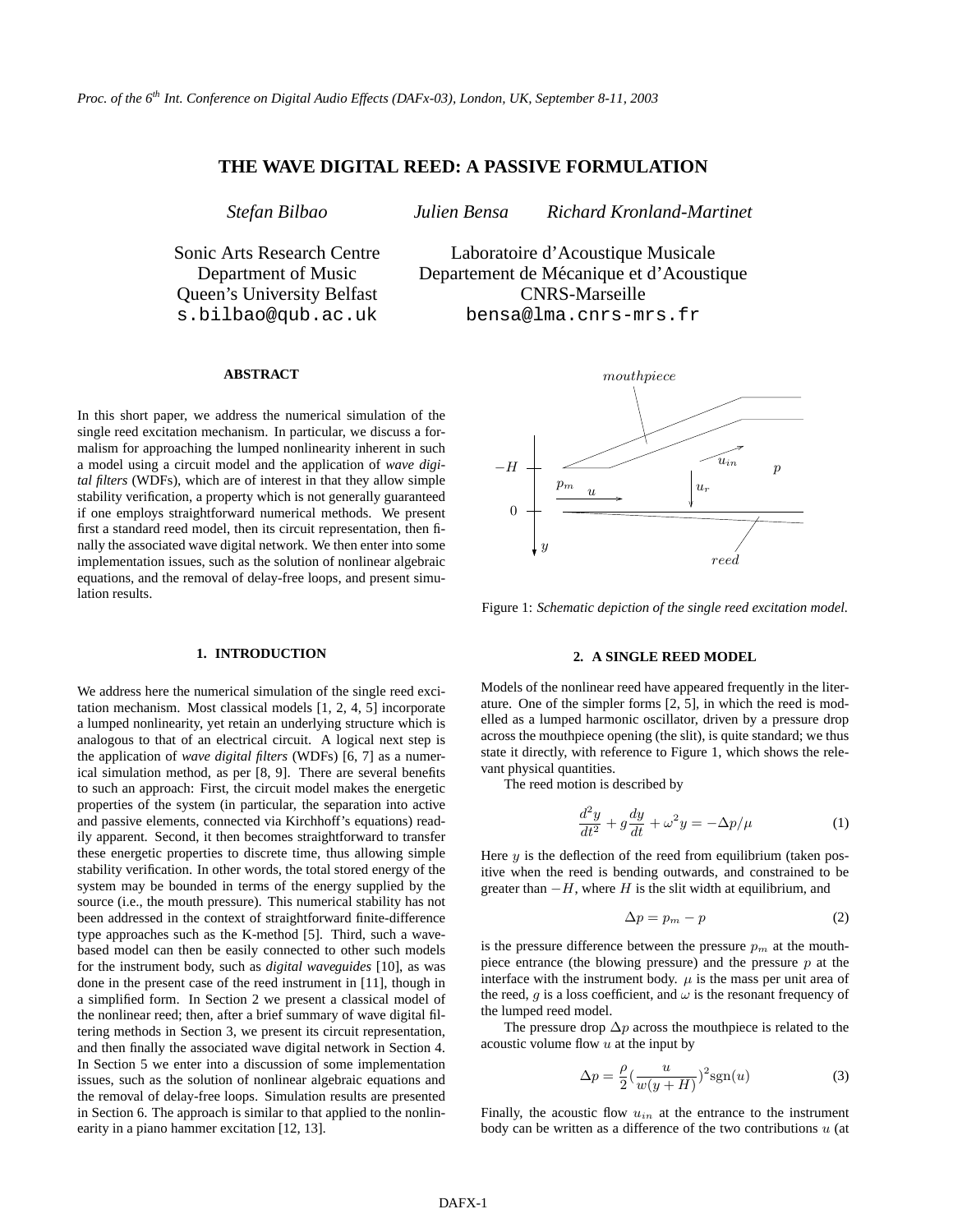the entrance to the mouthpiece) and the flow induced by the motion of the reed  $u_r$ , or

 $u_{in} = u - u_r$  (4)

 $u_r$  is defined by

$$
u_r = S_r \frac{dy}{dt} \tag{5}
$$

where  $S_r$  is an equivalent surface area for the reed.

The equations  $(1)$ — $(5)$  form a system of five equations in the six variables  $\Delta p$ , p, u,  $u_r$ ,  $u_{in}$  and y; they are closed by a connection to the instrument body (assumed here to be a cylindrical tube of admittance  $Y_0$ ). In this simple model, we follow Borin [5] in neglecting the effect of reed-beating (i.e., full closure of the mouthpiece opening); we hope to include this effect in a more complete model, and will make some comments on such an extension in Section 7.

# **3. BACKGROUND: CIRCUIT ELEMENTS AND WAVE DIGITAL FILTERS**

In this section, we summarize the basics of the theory of wave digital filters.

## **3.1. Circuit Elements and Connections**

The circuit elements of which we will make use in this paper, namely the *inductor*, *capacitor* and *resistive voltage source* are as shown in Figure 2. All are defined by some form of relation between a voltage  $v$  and a current  $i$ , more specifically

Inductor : 
$$
v = L \frac{di}{dt}
$$
 (6a)

Capacitor :  $i = C \frac{dv}{dt}$  $\frac{dv}{dt}$  (6b)

Resistive source : 
$$
v = e + Ri
$$
 (6c)

where L is an *inductance*, C a *capacitance*, R a *resistance* and  $e = e(t)$  is an independent voltage source. For constant  $L \geq 0$ 



Figure 2: *Left to right: An inductor, of inductance* L*, a capacitor of capacitance* C*, and a resistive source, of resistance* R*.*

and  $C \geq 0$ , the inductor and capacitor are passive circuit elements [14], and indeed lossless. By this, we mean that the power supplied to either of these elements through its terminals is wholly converted into a stored energy, to be eventually returned to the rest of the network to which it is connected (i.e., it is *reactive*) [14, 15]. For the inductor, for instance, the supplied power is

$$
vi = Li \frac{di}{dt} = \frac{d}{dt} \left(\frac{1}{2}Li^2\right)
$$

so that if the stored energy is defined by  $\frac{1}{2}Li^2$ , the equation above can be simply read off as "the power supplied is equal to the rate of change of stored energy." The non-negativity of  $L$  (and also  $C$ ) is crucial here, in that the energy measure is otherwise not a positive function of the state variables (and cannot be used to bound the size of the state itself, as it evolves). We note that it is possible to extend the definition of either the inductor and capacitor to a nonlinear, but nonetheless lossless form (as discussed, in the context of multidimensional wave digital filters in [16], and as applied to the piano hammer nonlinearity in [12, 13]), but we will not make use of such elements in modeling reed vibration.

The resistive voltage source is a series connection of a dependent source (a resistor) and an independent source, and is, in general, non-passive, or *active*. The power supplied to the element is

$$
vi = ei + Ri^2
$$

In order that at least the dependent part be passive, we require that  $R > 0$ , but notice that in this case, the resistance R may have, in general, any functional dependence whatsoever on time  $t$ , or perhaps other state variables without compromising passivity, as long as it remains non-negative.

The circuit elements mentioned above are known as *one-port* elements; they may be connected together (always pairwise) through the application of *Kirchhoff's Laws* [14]. For a *series* connection of N one-ports, of voltages  $v_k$  and currents  $i_k$ ,  $k = 1, \ldots, N$ , Kirchhoff's Series Law requires that

$$
i_1 = i_2 = \dots = i_N
$$
  

$$
v_1 + v_2 + \dots + v_N = 0
$$

For a *parallel* connection, Kirchhoff's Voltage Law requires

$$
v_1 = v_2 = \ldots = v_N
$$
  

$$
i_1 + i_2 + \ldots + i_N = 0
$$

Both laws also enforce passivity (indeed, losslessness) as may be easily verified; in other words, instantaneous power is preserved in such a connection. As a result, any closed network made up of Kirchhoff connections of passive elements must be, as a whole, passive, by Tellegen's Theorem [14].

#### **3.2. Discretization**

A wave digital network corresponding to an analog network is alzoid rule, which can be written, in operator form, as

$$
\frac{d}{dt} \Longrightarrow \frac{2}{T} (1 + \delta_t)^{-1} (1 - \delta_t)
$$

Here, T is the time-step  $(1/T)$  is the sampling rate) and  $\delta_t$  is a unit shift operator, which, when applied to a discrete-time sequence  $y^n$ , indexed by integer  $n$ , gives

$$
\delta_t y^n = y^{n-1}
$$

(Note that we use a superscripted index to distinguish a discretetime signal from a continuous-time signal.) Such time series will typically be, in a circuit setting, the discrete-time equivalents of voltages and currents. We note that for linear and time-invariant networks, the trapezoid rule can equally well be interpreted, in the frequency domain as a *bilinear transformation* [6], mapping an analog frequency variable s to a discrete frequency variable z. In the present case of the single reed, the circuit model will be,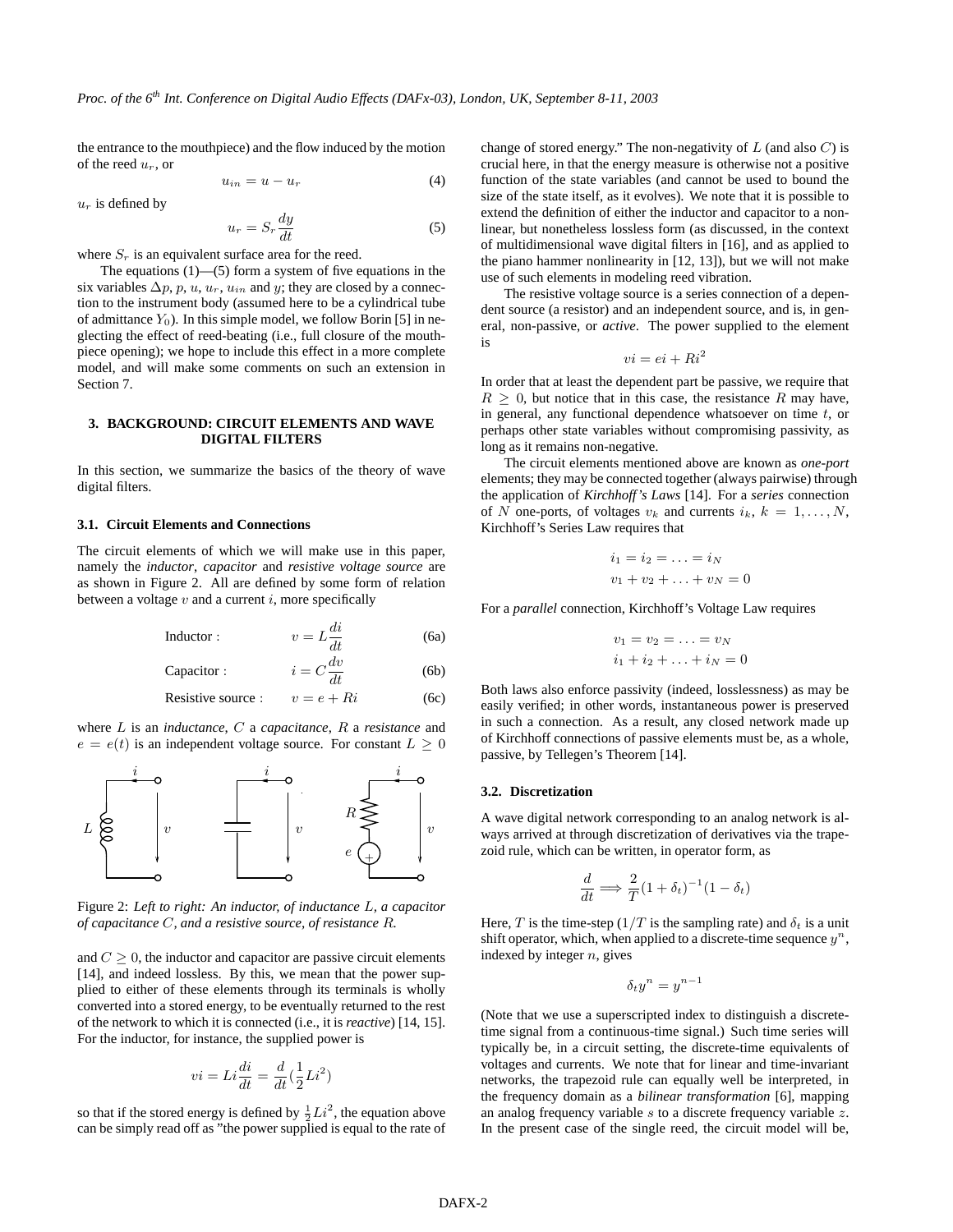necessarily, nonlinear, and use of the bilinear transformation interpretation is not permissible.

The equations defining the inductor and capacitor become, under this discretization rule,

Inductor : 
$$
v^n + v^{n-1} = \frac{2L}{T}(i^n - i^{n-1})
$$
 (7a)

Capacitor : 
$$
i^n + i^{n-1} = \frac{2C}{T}(v^n - v^{n-1})
$$
 (7b)

The equation defining the resistive voltage source, as it does not involve a differential operator, becomes simply

Resistive source : 
$$
v^n = e^n + R^n i^n
$$
 (8)

Kirchhoff's Laws, like the equation defining a resistive source, hold instantaneously, and thus remain unchanged under discretization.

#### **3.3. Wave Variables and Wave Digital Elements**

The next step towards a wave digital realization of an analog circuit network involves the introduction of *wave variables* [6, 7]. For a one-port of voltage  $v$  and current  $i$ , power-normalized wave variables are defined by

Input wave : 
$$
a = \frac{v + iR_0}{2\sqrt{R_0}}
$$
 (9a)

Output wave : 
$$
b = \frac{v - iR_0}{2\sqrt{R_0}}
$$
 (9b)

(We note that in any expression for which the time index  $n$  is omitted, it is assumed to hold instantaneously.) This new set of variables is parameterized by  $R_0$ , called the port-resistance, which is constrained, in order to ensure passivity, to be non-negative. We note that power-normalized wave variables (as opposed to the more standard voltage wave variables [6]) are essential in any wave digital discretization of a system which is not linear and timeinvariant.

Though  $R_0$  is in general a free parameter, when properly set, it can yield discrete-time circuit elements which are of very simple form. In the cases of the inductor and capacitor, the discretized equations (7) become

WD inductor : 
$$
b^n = -a^{n-1}
$$
  $R_0 = \frac{2L}{T}$  (10a)

WD capacitor : 
$$
b^n = a^{n-1}
$$
  $R_0 = \frac{T}{2C}$  (10b)

for the choices of port-resistance given above. In other words, they can be implemented as shifts, with or without sign-inversion, respectively.

For the resistive source, defined by (8), the wave digital counterpart becomes

WD resistive source : 
$$
b^n = \frac{e^n}{2\sqrt{R^n}}
$$
  $R_0^n = R^n$  (11)

Here, note that for a nonlinear or time-varying resistance, the portresistance will also exhibit the same dependence. Also note that the output of such a source is dependent only on the discrete-time source voltage  $e^n$ , and not the input wave  $a^n$ . The wave digital inductor, capacitor and resistive source are shown in Figure 3.



Figure 3: *Left to right: A wave digital inductor, capacitor and resistive source. Values of*  $R_0$  *are set according to* (10) *and* (11)*.* 

#### **3.4. Adaptors**

As we mentioned earlier, Kirchhoff's Laws remain unchanged under discretization. For  $N$  one-ports, of voltages  $v_k$ , and currents  $i_k, k = 1, \ldots, N$ , we may define wave variables  $a_k$  and  $b_k$ , with respect to port resistance  $R_k$ , as per (9)<sup>1</sup>, and Kirchhoff's Laws become the following *scattering equations*:

Series: 
$$
b_k = a_k - \frac{2\sqrt{R_k}}{\sum_{j=1}^{N} R_j} \sum_{j=1}^{N} \sqrt{R_j} a_j
$$
 (12a)

Parallel: 
$$
b_k = -a_k + \frac{2\sqrt{G_k}}{\sum_{j=1}^{N} G_j} \sum_{j=1}^{N} \sqrt{G_j} a_j
$$
 (12b)

where in the case of a parallel connection, we have defined the *port conductance* by

$$
G_k = \frac{1}{R_k}
$$

These equations may be simplified by defining the *junction current* i (in the series case) and *junction voltage* v (in the parallel case) by

Junction current : 
$$
i = \frac{2}{\sum_{j=1}^{N} R_j} \sum_{j=1}^{N} \sqrt{R_j} a_j
$$
 (13a)

Junction voltage : 
$$
v = \frac{2}{\sum_{j=1}^{N} G_j} \sum_{j=1}^{N} \sqrt{G_j} a_j
$$
 (13b)

in which case the scattering equations become

Series: 
$$
b_k = a_k - \sqrt{R_k}i
$$
 (14a)

Parallel: 
$$
b_k = -a_k + \sqrt{G_k}v
$$
 (14b)

The scattering equations above describe what is known, in the WDF literature, as an *adaptor*[18]; graphical representations of general adaptors are shown in Figure 4.

## **Reflection-free Ports**

An important special case occurs when one of the port resistances or conductances of an adaptor remains free (i.e., it is not determined by the properties of a circuit element). Supposing the  $q$ th port to be such a port, then if the port resistance  $R_q$  or conductance

<sup>&</sup>lt;sup>1</sup>Note that in keeping with the WDF literature, we will treat a Kirchhoff connection as an  $N$ -port in its own right, so that waves  $a$  and  $b$  refer to the *inputs and outputs of the connection*, which is opposite to the orientation with respect to the one-ports themselves.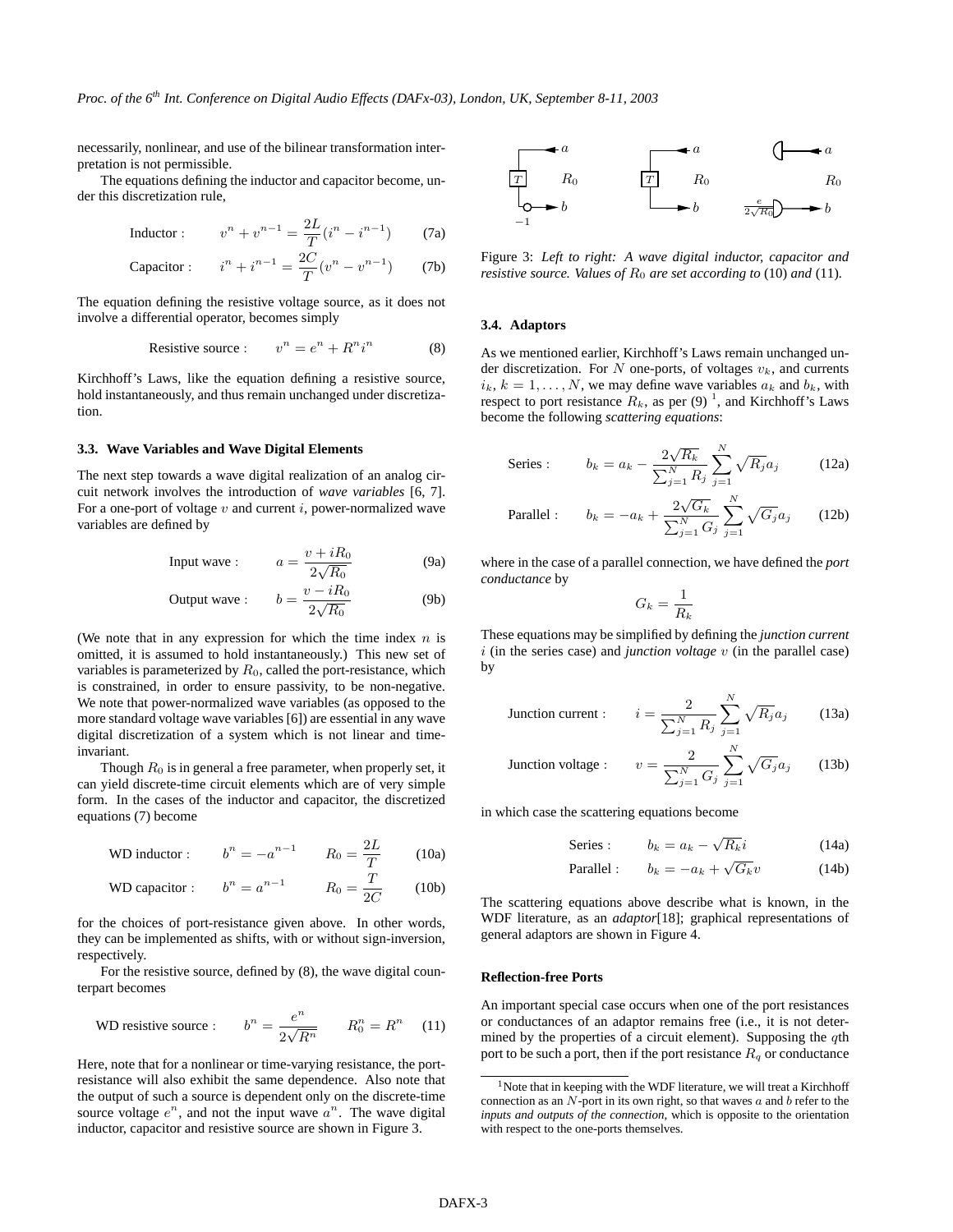*Proc. of the 6th Int. Conference on Digital Audio Effects (DAFx-03), London, UK, September 8-11, 2003*



Figure 4: *Left to right: A three-port series adaptor, a three-port parallel adaptor, and a three-port series adaptor for which port 1 is reflection-free.*

 $G_q$  is chosen as

Series case : 
$$
R_q = \sum_{j=1, j \neq q}^{N} R_j
$$
 (15a)

Parallel case : 
$$
G_q = \sum_{j=1, j \neq q}^{N} G_j
$$
 (15b)

the scattering equations have the interesting property that at the  $q$ th port, the output  $b_q$  is independent of the input  $a_q$ :

Series connection : 
$$
b_q = -\frac{1}{\sqrt{R_q}} \sum_{j=1, j \neq q}^{N} \sqrt{R_j} a_j
$$
 (16a)  
Parallel connection :  $b_q = \frac{1}{\sqrt{G_q}} \sum_{j=1, j \neq q}^{N} \sqrt{G_j} a_j$  (16b)

A graphical representation of a series adaptor with a reflection-free port is shown at right in Figure 4.

#### **Scattering Matrices**

It is useful to view the above scattering equations (12) in matrix form. Defining vectors of input and output wave variables by

$$
\mathbf{a} = [a_1, \dots, a_N]^T \qquad \mathbf{b} = [b_1, \dots, b_N]^T
$$

respectively, where  $<sup>T</sup>$  designates a transposition operation, and the</sup> vectors

$$
\alpha_s = \sqrt{\frac{2}{\sum_{j=1}^N R_j}} [\sqrt{R_1}, \dots, \sqrt{R_N}]^T
$$

$$
\alpha_p = \sqrt{\frac{2}{\sum_{j=1}^N G_j}} [\sqrt{G_1}, \dots, \sqrt{G_N}]^T
$$

the scattering equations (12) can be written as

Series scattering :  $\mathbf{b} = (\mathbf{I} - \alpha_s \alpha_s^T)\mathbf{a} = \mathbf{S}_s \mathbf{a}$  (17a)

Parallel scattering : 
$$
\mathbf{b} = (-\mathbf{I} + \alpha_p \alpha_p^T)\mathbf{a} = \mathbf{S}_p \mathbf{a}
$$
 (17b)

It is easy to verify that the scattering matrices  $S_s$  and  $S_p$  defined above are orthogonal [19], so that in either the series or parallel case, we must have

$$
\mathbf{b}^T \mathbf{b} = \mathbf{a}^T \mathbf{a} \tag{18}
$$

The invariance of the  $l^2$  norm of the set of of wave variables through the scattering operation is a direct result of the losslessness of the Kirchoff connection itself.

An important observation to make at this point is that the port resistances above (which follow from the properties of the elements which make up the Kirchoff connection) may have any functional dependence at all; as long as they remain positive, the scattering operation is orthogonal. A typical problem which arises in nonlinear systems is the case in which one or more port resistances depend on state variables in the system, which are not known *a priori*; this leads to a nonlinear algebraic equation to be solved, as is usual in numerical methods for nonlinear problems. We discuss the implications of this in the present case of the reed model in Section 5.

# **4. A CIRCUIT MODEL OF THE SINGLE REED AND A WAVE DIGITAL COUNTERPART**

Before proceeding directly from the defining equations for the single reed model (i.e.,  $(1)$  —(5)) to a circuit representation, it is useful to rewrite the system in terms of voltage and current variables. Defining

$$
\Delta v = -\Delta p \qquad v = p \qquad e = p_m
$$
  

$$
i_r = u_r \qquad i = -u \qquad i_{in} = -u_{in}
$$

and the coefficients

$$
L = \frac{\mu}{S_r} \qquad C = \frac{S_r}{\mu \omega^2} \qquad R_1 = \frac{\mu g}{S_r}
$$
  

$$
G_2 = \sqrt{\frac{2}{\rho |\Delta v|}} w(y+H) \qquad G_0 = Y_0
$$

the system defining the reed becomes

$$
v - L\frac{di_r}{dt} - Ri_r - \frac{1}{C} \int_0^t i_r(t')dt' - e = 0
$$
  

$$
i_{in} - i - i_r = 0
$$
  

$$
e + G_2 i = v
$$

This has an immediate circuit interpretation as shown at left in Figure 5. Notice that there remains an open port, to be connected to the network representing the instrument body (of admittance  $G<sub>0</sub>$ , corresponding to an acoustic tube). We also note that we have split the source into two separate contributions, each of which is paired with a resistor; thus each source/resistor pair can be treated as a single resistive source. It is possible to arrive at a circuit with only a single source, but the topology becomes marginally more complex.

The wave digital counterpart follows directly, and is shown at right in Figure 5. The port resistances corresponding to the inductor and capacitor, as indicated in the figure, are given by

$$
R_m = \frac{2L}{T} \qquad R_s = \frac{T}{2C}
$$

as per (10). The port resistance and conductance of the resistive sources in the series and parallel adaptor remain as  $R_1$  and  $G_2$ , as given in (11).

We thus have a connection between a parallel and a series adaptor; as they are in direct (instantaneous) communication, a delay-free loop results unless we choose one of the two interconnected ports to be reflection-free. This can be done, for the series adaptor, by setting the port resistance, according to (15), as

$$
R_t = R_m + R_s + R_1
$$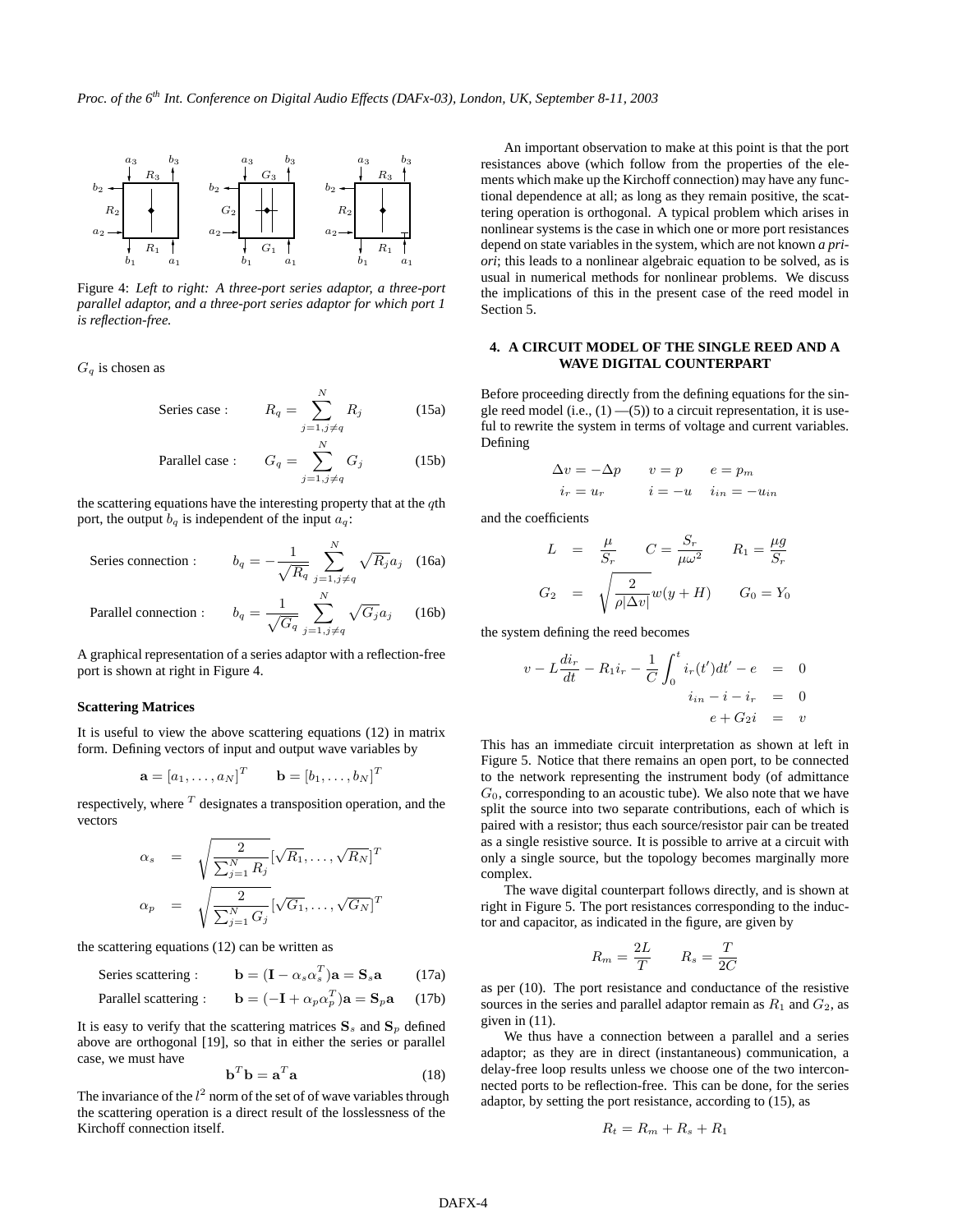

To instrument body To digital waveguide

Figure 5: *At left, circuit model for the single reed system, and at right its wave digital counterpart.*

The port conductance at the adjoining port at the parallel adaptor is then  $G_t = 1/R_t$ .

The open port at the parallel adaptor is to be connected to a digital waveguide, of admittance  $Y_0$  (with port conductance  $G_0 =$  $Y_0$ ) [11].

#### **5. IMPLEMENTATION DETAILS**

It is worth running through the implementation details for this signal flow graph. All scattering methods (including WDFs and digital waveguides) when programmed, take the form of a recursion, each cycle of which consists of a *scattering* step, and then a *shifting* step. In the first step, all wave variables incident on adaptors are scattered, according to (12). Then, the output values leading to reactive elements such as inductors, capacitors or digital waveguides, are shifted, and new wave variables appear at the inputs to the adaptors.

Examining the WDF diagram of Figure 5, we begin from the series adaptor, and calculate the output  $\tilde{a}_t$  at the reflection-free port, which is, from (16),

$$
\tilde{a}_t = -\frac{1}{\sqrt{R_t}}(a_m + a_s + a_1)
$$

where  $a_m$  and  $a_s$  are the wave variables approaching from the WD inductor and capacitor, respectively, and  $a_1 = -\frac{e}{2\sqrt{R_1}}$  is the wave approaching from the resistive source.

The expression for the junction voltage  $v$  at the parallel adaptor can then be written, from (13) in terms of the input wave variables  $\tilde{a}_t$  from the reflection-free port,  $a_0$  from the output of the digital waveguide, and  $a_2 = \frac{e\sqrt{G_2}}{2}$  as

$$
v = \frac{2}{G_t + G_0 + G_2} (\sqrt{G_t} \tilde{a}_t + \sqrt{G_0} a_0 + \sqrt{G_2} a_2)
$$

Using the fact that  $v = \Delta v + e$ , and the definition of  $a_2$  above,

this can be rearranged as

$$
\Delta v(G_2 + G_t + G_0) + e(G_t + G_0) - 2(\sqrt{G_0}a_0 + \sqrt{G_t}\tilde{a}_t) = 0
$$
\n(20)

Due to the dependence of  $G_2$  on both y and  $\Delta v$ , this equation is the algebraic nonlinearity to be solved. Before doing this, however, we need to find a relationship between y and  $\Delta v$ . This can be obtained as follows:

The voltage across the capacitive port of the series inductor is equal, from (1), to  $-\mu \omega^2 y / S_r$ , and the junction current is simply  $i_r$ . Thus we may write, from the definition of wave variables at the capacitive port and the reflection-free port,

$$
a_s = \frac{-\mu \omega^2 y / S_r + R_s i_r}{2\sqrt{R_s}}
$$
  

$$
\tilde{a}_t = \frac{v - i_r R_t}{2\sqrt{R_t}} = \frac{\Delta v + e - i_r R_t}{2\sqrt{R_t}}
$$

which may be combined to yield the relationship

$$
y = \alpha \Delta v + \beta \tag{21}
$$

with

$$
\alpha = \frac{R_s}{\mu \omega^2 R_t}
$$
  

$$
\beta = \frac{-R_s (2\sqrt{R_t} \tilde{a}_t - e)/R_t - 2\sqrt{R_s} a_s}{\mu \omega^2}
$$

When the expression (21) is inserted into (20), a pair of cubic equations results, in the variable  $q = \sqrt{|\Delta v|}$ sgn $(\Delta v)$ , namely,

$$
c_3 q^3 + c_2 q^2 + c_1 \text{sgn}(q)q + c_0 \text{sgn}(q) \tag{22}
$$

with

$$
c_0 = -2(\sqrt{G_t}\tilde{a}_t + \sqrt{G_0}a_0) + (G_0 + G_t)e
$$
  
\n
$$
c_1 = w(H + \beta)\sqrt{2/\rho}
$$
  
\n
$$
c_2 = G_0 + G_t
$$
  
\n
$$
c_3 = w\alpha\sqrt{2/\rho}
$$

Once q (and thus  $\Delta v$ ) is determined (via an explicit formula or some root-finding method), then so is  $v$ , and scattering may be performed at the parallel adaptor. The outputs  $b<sub>0</sub>$  (to the digital waveguide) and  $a_t$  (to the series adaptor) are then available. Then scattering is performed at the series adaptor, and the outputs  $b_m$ and  $b_s$  are sent to the WD capacitor and inductor, respectively. The final step is to shift the wave variables stored in the reactive elements (the inductor, capacitor and waveguide).

One fine point regarding the solution of the nonlinear equation (22): though in simulation, there is only one viable solution to the equation which generates a value  $y \geq -H$ , we were not able to prove that this solution is unique for all choices of the model parameters.

#### **Energy Balance**

A perfect power or energy balance can easily be derived, from inspection of the wave digital network in Figure 5. From (18), it is easy to show that, for the wave digital reed coupled to a digital waveguide with perfectly reflecting termination, we have the following power balance:

$$
E_s^{n+1} - E_s^n - w_i^n + w_l^n = 0 \tag{23}
$$